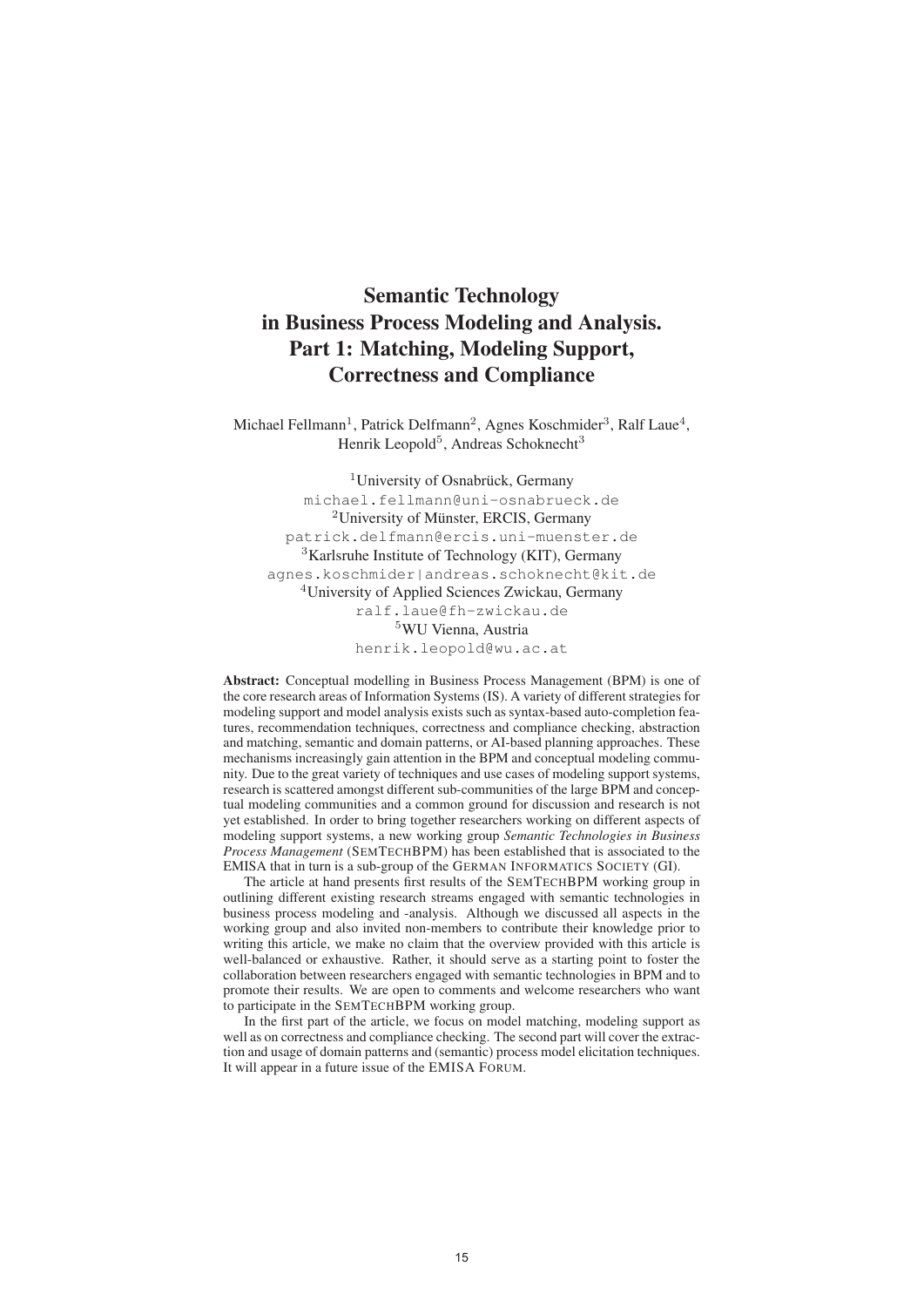## 1 Introduction

### 1.1 On the Definition of "Semantic Technology"

Semantic technologies have been developed and researched for over 25 years [NVCS11, p. 585]. Despite this long time, no single accepted definition has emerged. Common definitions of semantic technologies emphasize e.g. the goals or benefits of them. For example, BENJAMINS et al. state that "the value proposition of semantic technology is to enable applications and the Web to expose more intelligent behavior"  $[BRD<sup>+</sup>11$ , p. 623]. They further state that semantic technologies support this by "managing the meaning of data" [BRD<sup>+</sup>11, p. 638]. Similarly, DOMINGUE, FENSEL and HENDLER state that "Semantic Technology provide[s] machine-understandable (or better machine-processable) descriptions of data, programs, and infrastructure, enabling computers to reflect on these artifacts" [DFH11, p. 11]. Other definitions focus more on the problems that semantic technologies should help to solve. In this way, SURE and STUDER state that "a main goal is to enable interoperability, i.e. the ability to access, consistently and coherently, similar classes of digital objects and services, distributed across heterogeneous repositories" [SS05, p. 192].

Another common pattern of defining semantic technologies is to describe concrete standards, algorithms or IT artifacts associated with them. In this way, GRIMM et al. state that "the term Semantic Technologies or Semantic Web Technologies shall denote the whole range of Computer Science and Artificial Intelligence methods and tools typically used and typically playing together in applications that rely on a formal ontology (or several ontologies, respectively) and on explicit, ontology-based metadata for information items or information systems in order to enable better information search, integration, processing, or management, especially in distributed and open scenarios" [GAVS11, p. 538]. Additionally, NIXON et al. describe that it is expected by experts that in the future "core semantic technologies, such as semantic annotation, knowledge extraction, search, modeling, and reasoning, will interact with other emerging technologies to enable new applications and solve real-world problems" [NVCS11, p. 568].

Finally, a way of approaching a description of semantic technologies is also by enumerating application areas or presenting tool categories. In this regard, BENJAMINS et al. state that "at a high level, there are three main application areas for semantic technology: Information and Knowledge Management, Enterprise Application Integration, and Social Semantic Web"  $[BRD+11, p. 623]$ . The authors further report that todays most offered semantic tools fall in the categories of *search*, *modeling*, *data integration*, *information extraction* and *document tagging* [BRD<sup>+</sup>11, p. 635]. In more detail, VITVAR, PERISTERAS and TARABANIS list a set of concrete application areas such as "formal domain models expressed as content ontologies, formal service models expressed as service ontologies, semantic enhancements of business process models, semantic Service Oriented Architectures (SOAs) based on Semantic Web Services (SWS) frameworks, and ontology-based knowledge management" [VPT10, p. 2].

Due to the plethora of definitions and descriptions of what constitutes or what counts as a semantic technology, we opt for an an etymological approach to derive a working defini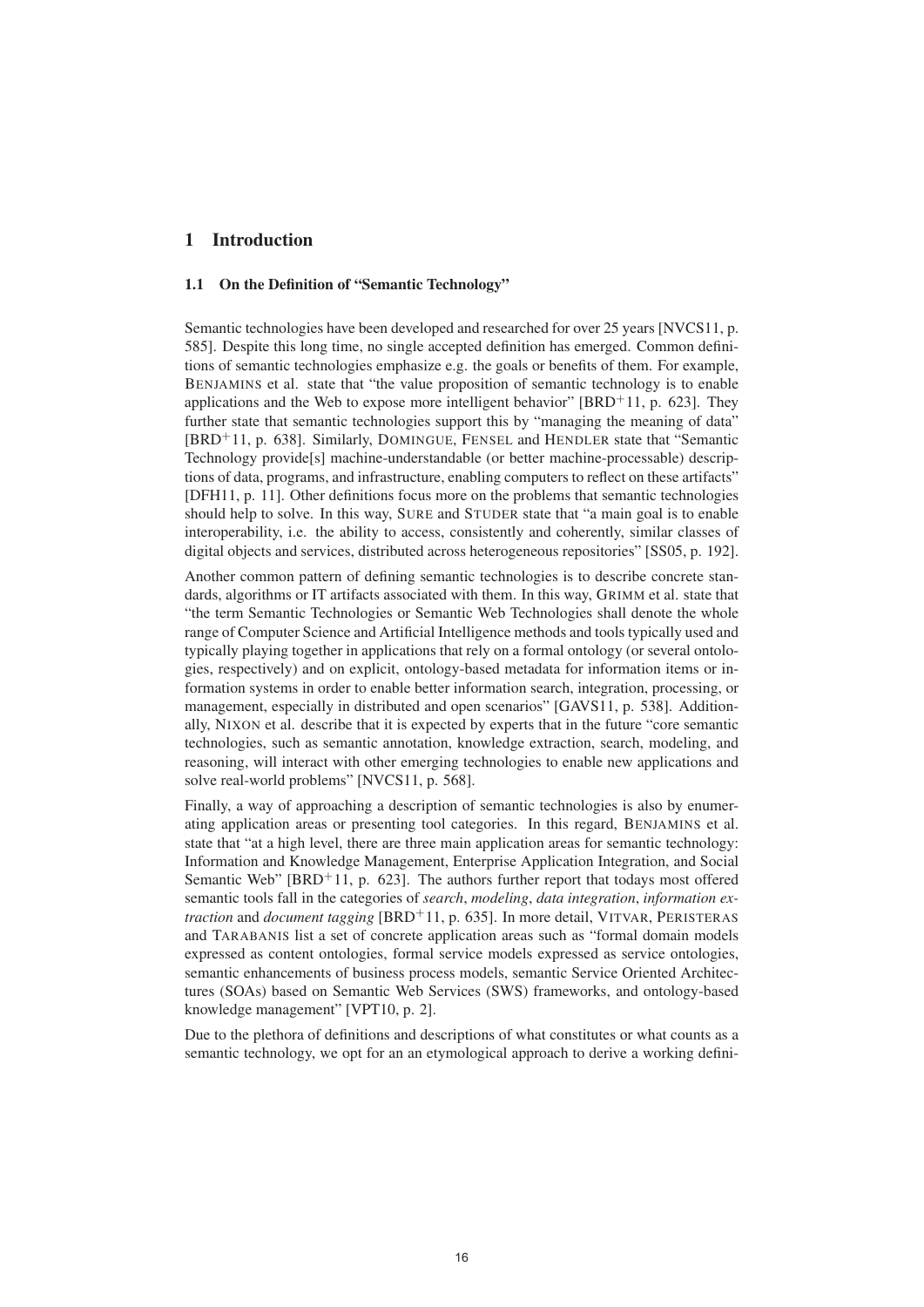tion of the term. According to the OXFORD DICTIONARY, "semantics" may be defined as "the branch of linguistics and logic concerned with meaning" [Onla]. The other part of the compound term, "technology", stems from the early  $17<sup>th</sup>$  century Greek word "tekhnologia" meaning "systematic treatment" that in turn is derived from "tekhne" meaning an art or craft in conjunction with "-logia" denoting a subject of study or interest such as in "psychology" [Onlb]. In the present, "technology" is defined as "the application of scientific knowledge for practical purposes, especially in industry" [Onlb]. We closely follow these definitions and the etymological considerations and define "semantic technology" as *the application of knowledge in conjunction with computer-supported procedures concerned with meaning for practical purposes*.

#### 1.2 Semantics in Process Modeling and Analysis

The nature of semantics in business process modeling can best be understood by exploring the relationships between semantics, syntax and notation of modeling languages. Syntax "*relates the model to the modeling language by describing relations among language constructs without considering their meaning*" [LSS94]. A process model is constructed conforming to a syntax and using a notation. The notation defines a visualization for modeling language constructs. Semantics defines the meaning of the modeling language constructs and also describes the meaning of the modeling language syntax [KK02]. It may be specified in a formal way by e.g. using automata theory, Petri nets or set-based approaches. Since common business process modeling languages such as BPMN typically use labels that contain natural language descriptions of individual model elements, the resulting overall semantics is hence determined by both the modeling language dependent (formal) semantics and the semantics associated to individual model elements using descriptions in natural language [TF09]. In addition, since semantics also relates the model to the domain under investigation [LSS94], the domain of the model is relevant for its interpretation. In this regard, the semantics of a business process model can also be described in terms of statements that are used in the model and that correspond to statements about the domain [Moo98].

As an example for the above discussion of the trifold nature of process model semantics, consider a model element "Treatment completed" that is depicted in a process model using the notation construct of an end-event of the BPMN standard. First, this element is associated to the (formal) semantics of an end-event defined by the modeling language BPMN. This means that e.g. no outgoing sequence flow is possible and when the model is executed in a workflow engine, the execution either comes to an end or control is passed back to the super-process, if the model is embedded in a hierarchy. Second, this element has an additional, more specific meaning conveyed by the natural language label. The lexical semantics associated with the expression in the label is that a certain procedure has been (successfully) terminated. Third, since the model may be created to represent processes of a specific domain such as e.g. medicine, the interpretation is moreover dependent on domain knowledge. The completion of a treatment may carry a specific meaning in the medicine domain that is different from other domains such as e.g. chemistry.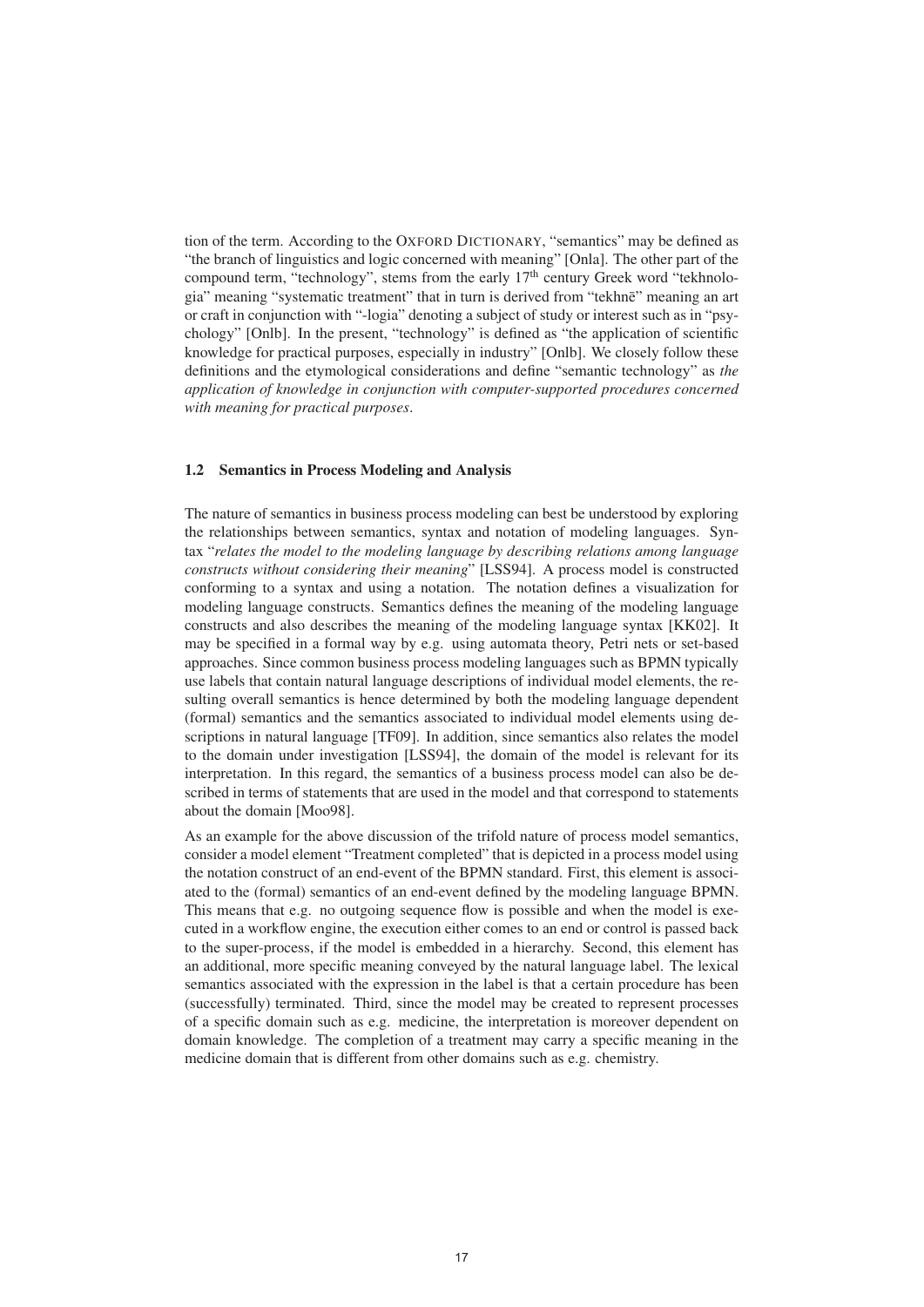On account of this combination of (formal) semantics, natural language-based semantics and domain dependent semantics, it is difficult to interpret process models automatically and to assist the user in common modeling and analysis tasks. Therefore, the application of semantic technologies geared explicitly towards the interpretation and processing of knowledge seems to be promising in order to provide new ways of process modeling and analysis.

In the remainder of this paper, we elicit different research directions concerning the integration of semantic technologies in business process modeling and analysis. In doing so, we do not confine ourselves to specific phases of the BPM life cycle such as analysis, modeling, enactment or execution. Further, we do not restrict ourselves to specific techniques of semantic processing such as natural language-related approaches or approaches related to formal semantics. Finally, we are open to any form of knowledge that is processed such as knowledge that is informal (e.g. natural language labels), formal (e.g. ontologies, taxonomies), domain-related (e.g. reference models for domains such as e-government), domain-independent (e.g. the PROCESS CLASSIFICATION FRAME-WORK), language-dependent (e.g. WORDNET as a lexical resource for English), languageindependent (e.g. control flow patterns), prescriptive (e.g. process standards such as SCOR) or user-defined (e.g. custom vocabularies, recommendations of frequently executed modeling actions).

Owing to this wide focus, it should be clear that we do not aim at providing an exhaustive overview. Rather, our introduction should serve to establish a common ground amongst different sub-communities of the large BPM and conceptual modelling communities engaged with semantics in business process modeling. Although we strive to provide a balanced view on the subject, the contents of the paper are subjective and reflect the experiences and knowledge of the author team. All authors are member of the EMISA working group *"Semantic Technologies in Business Process Management"* (SEMTECHBPM). We welcome any feedback and participation in the working group in order to establish a lively discussion and research platform for semantic technologies in BPM.

# 2 State of the Art of Semantic Technology

#### 2.1 Process Model Matching and Similarity

*Process model matching* is concerned with automatically identifying the correspondences between the activities of two process models. It represents the prerequisite for various advanced techniques such as automated modeling recommendation [KHO11], duplicate detection in process model repositories [UDGBLR11], and the merging of models [RDUD13]. The challenges in the context of process model matching include differing graph structures, the usage of heterogeneous terminology in the activity labels, and different levels of abstraction. To successfully deal with these challenges, semantic technology plays an important role. It, for instance, enables techniques to recognize that *invoice* and *bill* may refer to the same entity.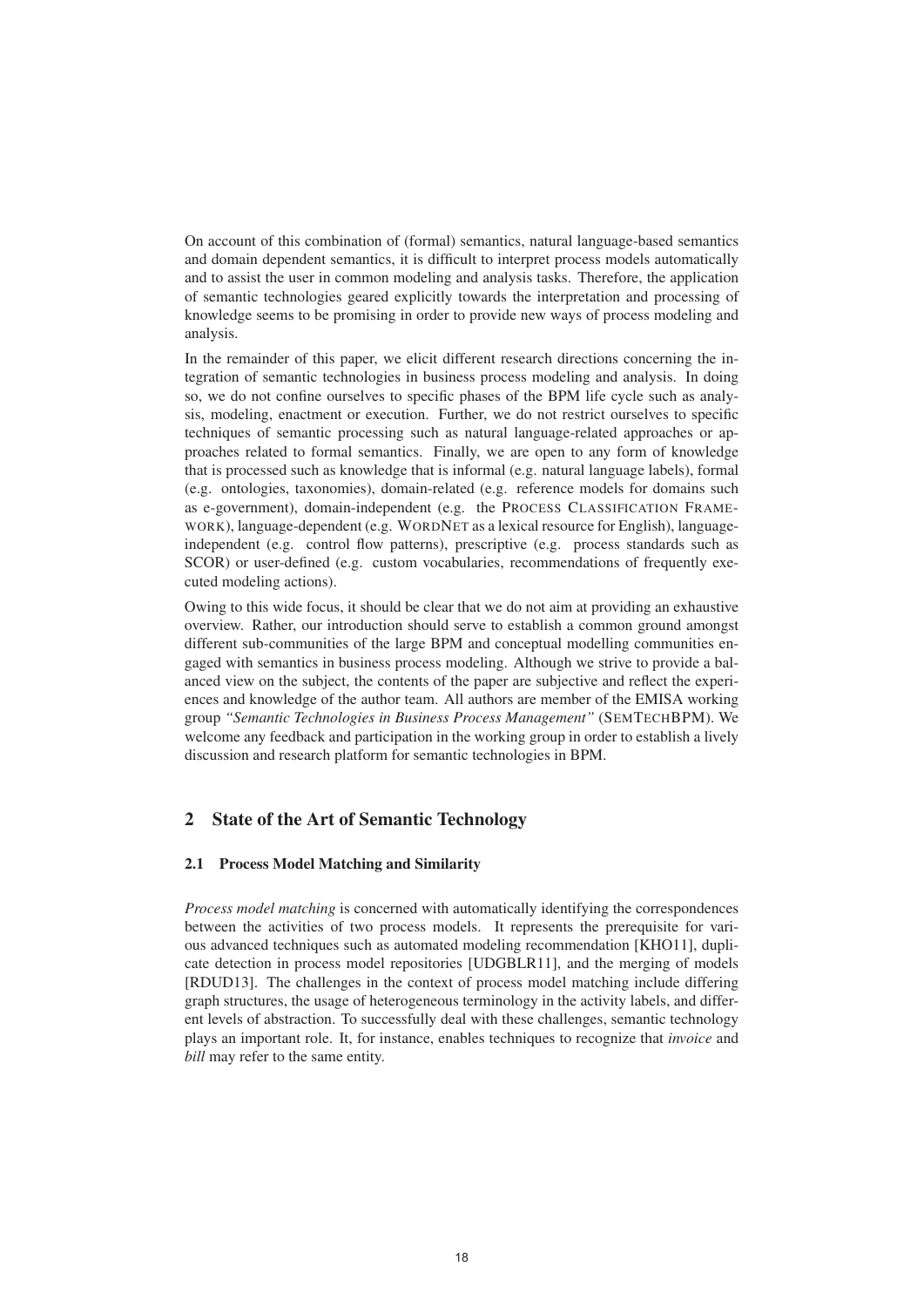| Approach                                                       | <b>Authors</b>              |
|----------------------------------------------------------------|-----------------------------|
| Probabilistic optimization of semantic process model matching  | Leopold et al. $[LNW^+12]$  |
| Triple-S: A Matching Approach for Petri Nets on Syntactic, Se- | Cayoglu et al. [COSU13]     |
| mantic and Structural Level                                    |                             |
| RefMod-Mine/NSCM - N-Ary Semantic Cluster Matching             | Thaler et al. $[CDD+13]$    |
| RefMod-Mine/ESGM - Extended Semantic Greedy Matching           | Hake et al. $[CDD+13]$      |
| Predicting the quality of process model matching               | Weidlich et al. $[WSL+ 13]$ |

Table 1: Overview of Process Model Matching Approaches Using Semantic Technology

In prior research, a variety of process model matching techniques has been introduced. They exploit different characteristics such as model structure, behavior, and natural language. However, only a few of them consider the usage of semantic technology. Table 1 gives an overview of existing approaches that build on semantic technology in order to compute the correspondences. An overview of current techniques can be also found in the report from the Process Model Matching Contest 2013 [CDD+13].

In general, it is interesting to note that all current matching techniques rely on the lexical database WORDNET. LEOPOLD et al. employ WORDNET for computing the Lin metric, which is then used for assessing the relatedness of activities [LNW+12]. The Triple-S approach by CAYOGLU et al. [COSU13] follows a similar strategy, but uses the Wu  $\&$ Palmer metric instead of the Lin metric. The approach from THALER et al. and HAKE et al. use WORDNET to also take antonyms into account  $[CDD<sup>+</sup>13]$ . The approach from WEIDLICH et al. differs from the previously mentioned approaches as it uses WORDNET for assessing the likelihood of whether two process models can be successfully matched in the first place.

While WORDNET represents a manageable solution for integrating semantic technology into process model matching techniques, also its disadvantages need to be considered. WORDNET can only compute the similarity for words that are actually part of the WORD-NET taxonomy. Hence, the similarity between specific yet related words often results in an erroneous value of zero. Here it might be worth to consider more sophisticated semantic techniques.

*Process model similarity* techniques are closely related to process model matching approaches. However, similarity techniques do not primarily aim at identifying the correspondences between process models, but rather aim at quantifying the similarity of two process models on a scale from 0 to 1. Consequently, the similarity techniques are less advanced when it comes to determining matches.

The number of process model similarity techniques is considerable (while Table 2 shows an overview of approaches mentioned in the following see  $[DDv<sup>+</sup>11]$  for further information). However, the potential of semantic technologies was only recognized quite recently. For instance, VAN DONGEN et al. consider synonyms in activity labels for determining a semantic similarity score [DDM08]. GACITUA-DECAR and PAHL use the structure of the WORDNET taxonomy to compute the similarity of words [GDP09]. As a result, they can also take hypernym and hyponym relations into account. GRIGORI et al. extend these approaches by adding further semantic label analyses through the usage of NGrams and a special abbreviation dictionary [GCBG10]. Another stream of approaches analyzes labels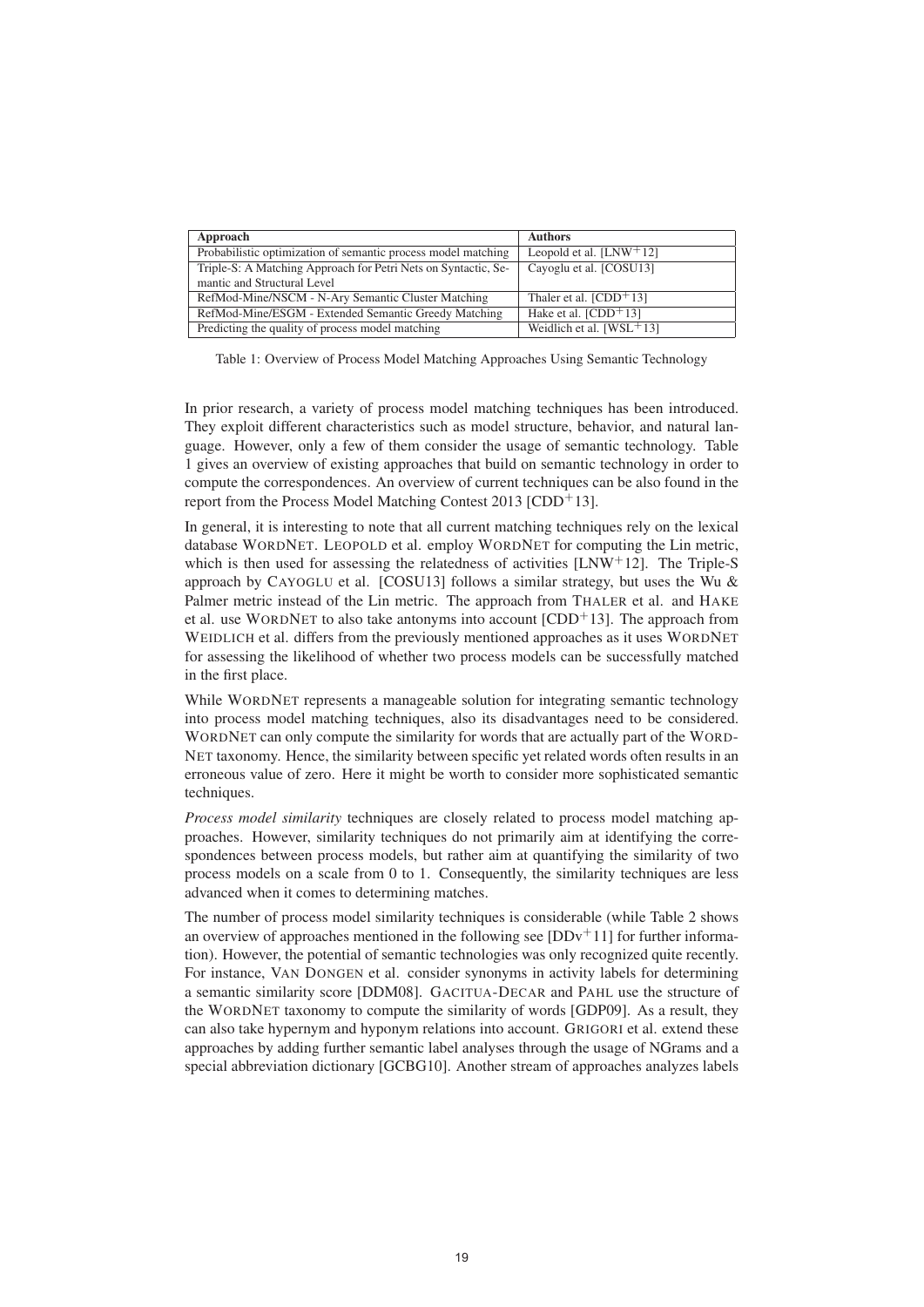| Approach                                             | <b>Authors</b>                            |
|------------------------------------------------------|-------------------------------------------|
| Measuring Similarity between Process Models          | Van Dongen, Dijkman, and Mendling [DDM08] |
| Automatic Business Process Pattern Matching for En-  | Gacitua-Decar and Pahl [GDP09]            |
| terprise Services Designs                            |                                           |
| Ranking BPEL Processes for Service Discovery         | Grigori et al. [GCBG10]                   |
| A Summary-Based Approach for Enhancing Process       | Gater et al. $[GGH+11]$                   |
| Model Matchmaking                                    |                                           |
| Comparison and retrieval of process models using re- | Niemann et al. [NSSS12]                   |
| lated cluster pairs                                  |                                           |
| Sprachbezogener Abgleich der Fachsemantik in het-    | Fengel and Reinking [FR12]                |
| erogenen Geschftsprozessmodellen                     |                                           |
| Measuring Similarity between Semantic Business Pro-  | Ehrig, Koschmider, and Oberweis [EKO07]   |
| cess Models                                          |                                           |

Table 2: Overview of Process Model Similarity Techniques Using Semantic Technology

using information theoretic measures based on a lexical word corpus (e.g. [NSSS12]). Besides analyzing the labels of process models semantically, GATER et al. transform a model into a graph structure which they call *Semantic Process Graph* [GGH<sup>+</sup>11]. This graph is annotated with concepts from domain ontologies, which are used during the matching procedure. Hence, semantic technologies are not only used for label analysis but also applied to the control flow structure of a process model. EHRIG et al. [EKO07] as well as FENGEL and REINKING [FR12] transform a process model, too. But instead of using a newly developed format they use the standard ontology language OWL to represent models. Regarding the similarity analysis, the hierarchical ontology structure is utilized and approaches from ontology alignment are applied respectively.

This short review of process model similarity techniques demonstrated that mostly *traditional* text analysis techniques are applied. However, as for process model matching, these approaches face difficulties with determining similarity scores appropriately, especially for specific words. Hence, it could be worthwhile to develop specialized techniques. It might also be possible to adapt ontology alignment techniques and to include the structure of a process models into the semantic similarity analysis.

## 2.2 Modeling Support

To increase user productivity most of the currently available modeling tools focus on providing a repository of graphical symbols and advanced visualization techniques. However, there is room for improvement, when providing a modeling support function. Such modeling support spans from strict auto-completion of a business process model to suggesting closely matching recommendations. Process builders can request the modeling support on the modeling level or for the execution of the business process model. The support can be provided for labeling of process elements. It can be requested for the suggestion of a set of process elements suitable to complete an editing process model. Process builders can also request a complete process model and thus spare the design of a business process model from scratch. The chunks to be suggested might be extracted from a process model repos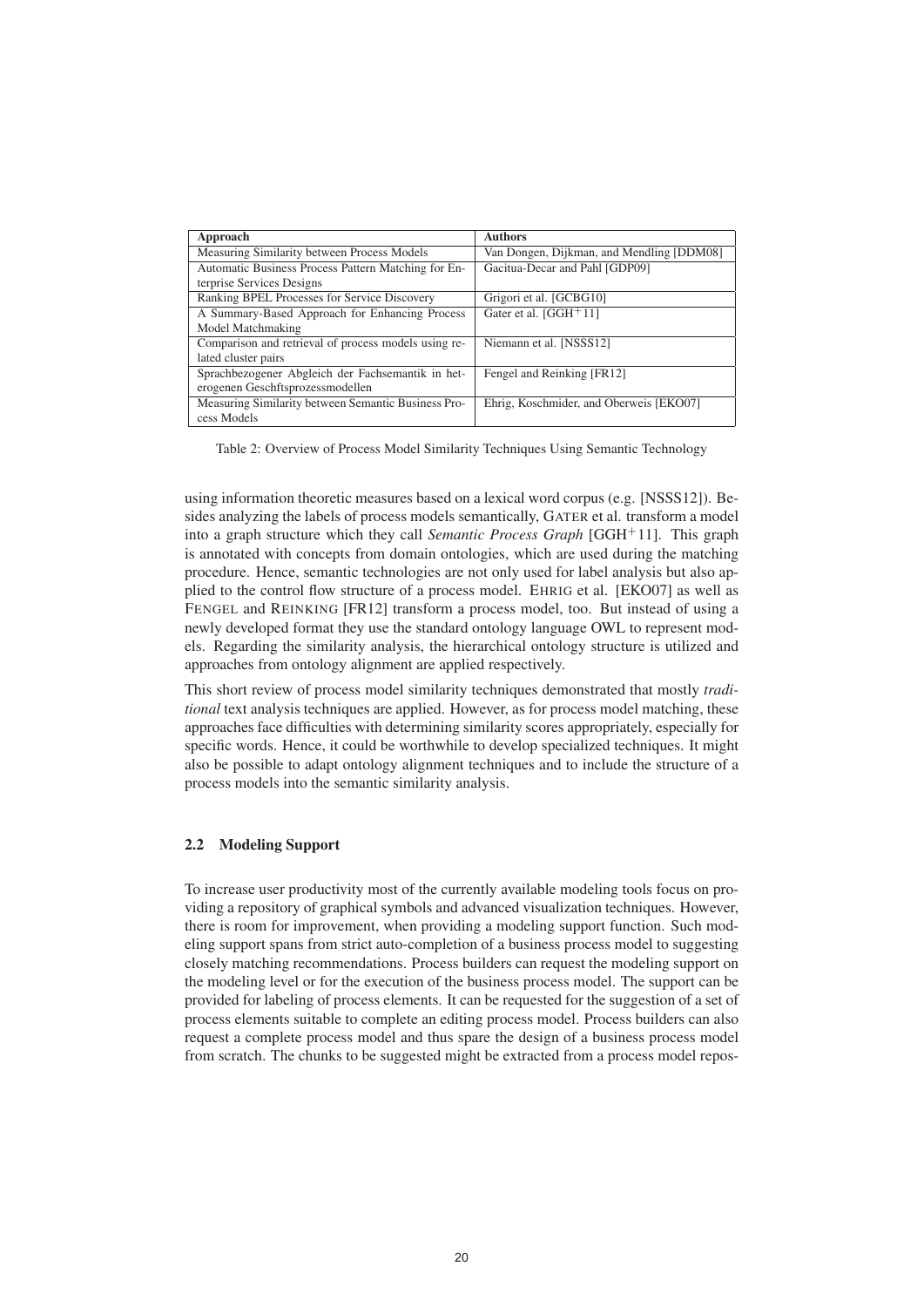itory (in particular the "content" of process models is retrieved), based on user behavior or on the language syntax level. To suggest appropriate chunks to the user, her modeling intention has to be detected. This means that the statements that are used in the model and the domain to be modeled must be understand. Thus, semantics plays an important role for modeling support.

Related approaches that assist process builders in the labeling of process elements have been suggested by DELFMANN et al. [DHLS09], HAVEL et al. [HSDD14] and LEOPOLD et al. [LESM<sup>+</sup>13]. These approaches are able to detect naming conflicts already during the typing of a process element label using a domain specific vocabulary in the background. The assistance of labeling of process elements should be complemented with approaches that also consider metadata or objectives of the process model to be designed thus allowing for a more holistic modeling support.

The approach of CHAN, GAALOUL and TATA [CGT12] assists process modelers in the business process design through the suggestion of process activities matching the designed process. The suggestion of the complete business process model might be in some case too laborious for the process builder (she has to fully understand the process model before reusing it). The approach therefore suggests process activities through filtering process models available in a process repository.

Related approaches that suggest a set of prospective process activities (process model fragments) can also be found in literature  $[LCX<sup>+</sup>14$ , SWMW12, KHO11, CHSB13]. Process model fragments to be suggested are extracted from a repository (workspace). These approaches also consider the process model context (e.g., the purpose, view or complexity) in order to find appropriate process model fragments. Modeling support tools can also integrate the analysis of user behavior as proposed by DORN et al. [DBWD10] or social networks in order to recommend appropriate process model fragments that is investigated by KOSCHMIDER, SONG and REIJERS [KSR10].

Instead of creating a new process model from scratch, the process builder can request a new process model that is created from a process model repository using a linguistic analysis of the relationships between constructs of process descriptors which is proposed by LINCOLN, GOLANI and GAL [LGG10]. Further, a collaborative setting of business process modeling is supported based on the integration of multiple process reference models by WANG and WU [WW11]. Moreover, process modelers can also request suggestions for role assignment which is proposed by KOSCHMIDER, YINGBO and SCHUSTER [KYS12].

Modeling support can also be provided on the language syntax level. This is demonstrated by MAZANEK, MAIER and MINAS [MMM08]. In their approach, techniques of graph completion are used for the implementation of diagram completion. Such approaches should be used complementary to a content-based modeling support (suggesting process activities or process model fragments) since process builders use content-based recommendation to be inspired how to continue a process model being edited.

Another stream of modeling support is concerned with the execution level of business process models. For instance, MADHUSUDAN, ZHAO and MARSHALL use case-based reasoning (CBR) in order to leverage past process executions when specifying a new process model [MZM04]. Also, the interplay between processes of individual workers and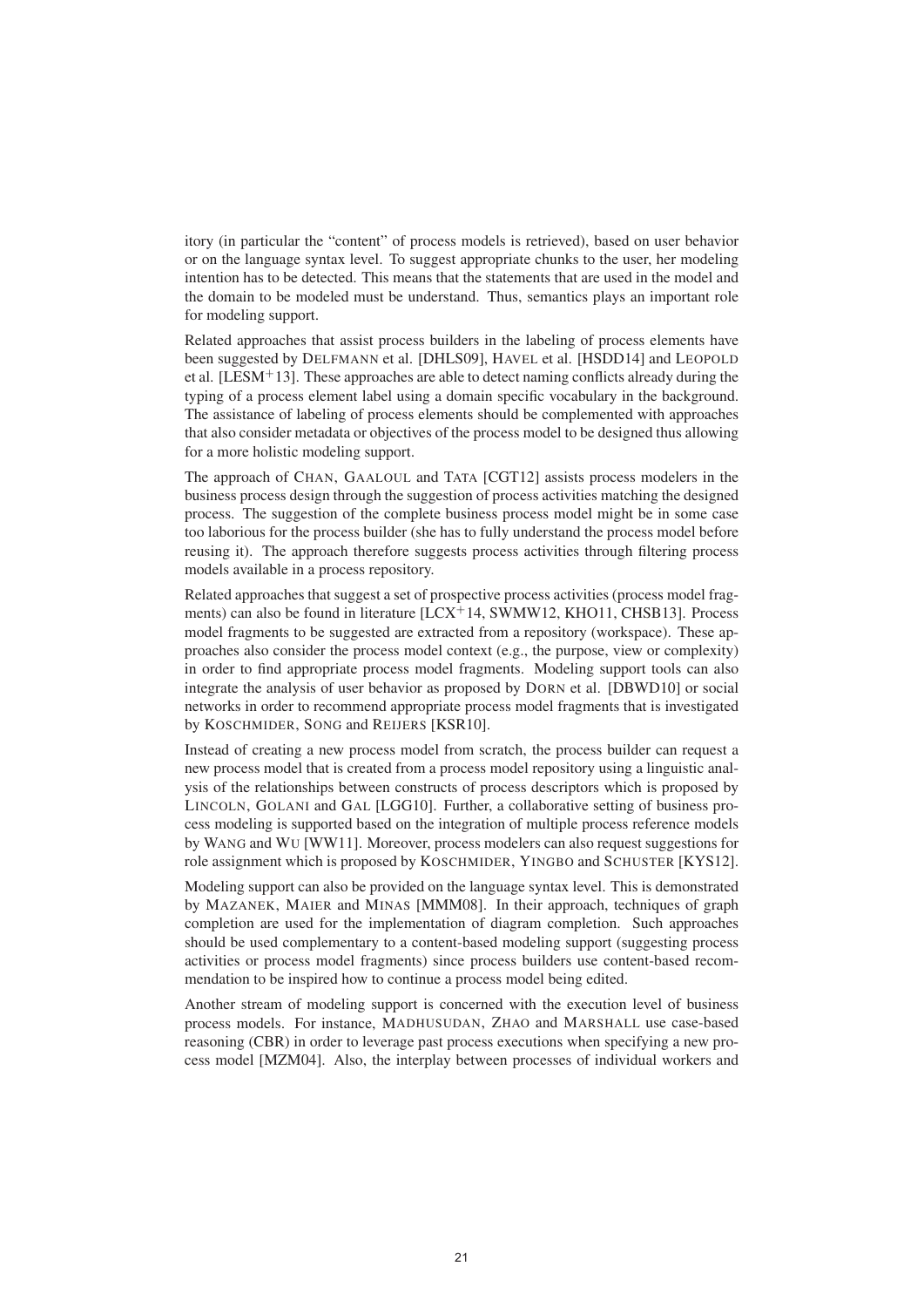| Approach                                                       | <b>Literature</b>                                      |
|----------------------------------------------------------------|--------------------------------------------------------|
| Assisting process builders in the labeling of process elements | Delfmann et al [DHLS09],                               |
|                                                                | Havel et al [HSDD14],                                  |
|                                                                | Leopold et al [LESM $+$ 13]                            |
| Suggestion of activities through filtering process models      | NguyenNgoc et al. [CGT12]                              |
| Suggestion of a set of prospective process activities          | Li et al $[LCX^+14]$ ,                                 |
|                                                                | Smirnov et al [SWMW12],                                |
|                                                                | Koschmider et al [KHO11, KSR10],                       |
|                                                                | Clever et al [CHSB13],                                 |
|                                                                | Dorn et al [DBWD10]                                    |
| Suggestion of a new process model using linguistic analysis    | Lincoln et al [LGG10]                                  |
| Modeling support in collaborative setting or role assignment   | Wang & Wu [WW11],                                      |
|                                                                | Koschmider et al [KYS12]                               |
| Modeling support on the language syntax level                  | Mazanek et al [MMM08]                                  |
| Modeling support on the execution level                        | Madhusudan et al [MZM04],                              |
|                                                                | Barba et al [BWDJR13],                                 |
|                                                                | Born et al [BHK <sup>+</sup> 08, BBM <sup>+</sup> 09], |
|                                                                | Smith & Bianchini [SB14]                               |
| Modeling support in related domains                            | Kuschke & Mäder [KM14],                                |
|                                                                | Sarnikar et al [SZ08],                                 |
|                                                                | Chan et al [CGT11]                                     |

Table 3: Overview of Modeling Support Techniques using Semantic Technologies

organization-wide processes needs to be managed which is accomplished by the ontologybased system proposed by SCHERP, EISSING and STAAB [SES11]. A constraint-based approach for planning and scheduling of business process activities is suggested by IRENE et al. [BWDJR13]. This approach considers both the control-flow and the resource perspective. The semantic annotation of process model activities can also be used for an execution support of business process models  $(BHK<sup>+</sup>08, BBM<sup>+</sup>09, SB14$ . These approaches use semantic annotations in order to find implementations for process activities.

Modeling support techniques have also been considered for different domains than business process management. Examples to mention are the auto-completion of UML modeling activities developed by KUSCHKE and MÄDER [KM14], the support for automation of knowledge flows across an organization developed by SARNIKAR and ZHAO [SZ08] or the recommendation of services that considers the process fragment surrounding developed by CHAN, GAALOUL and TATA [CGT11]. Table 3 summarizes related literature for business process modeling support techniques.

The effectiveness and efficiency of modeling support techniques highly depends on the number of process models in a repository. The repository must be populated with a sufficient number of process models (otherwise no appropriate suggestions can be given). Modeling support techniques usually base on techniques for similarity measurement. Lexical, syntactic and structural similarity measures are applied to make suggestions from existing model content. Techniques improving to understand the semantics of business process models are an integral part of an efficient modeling support.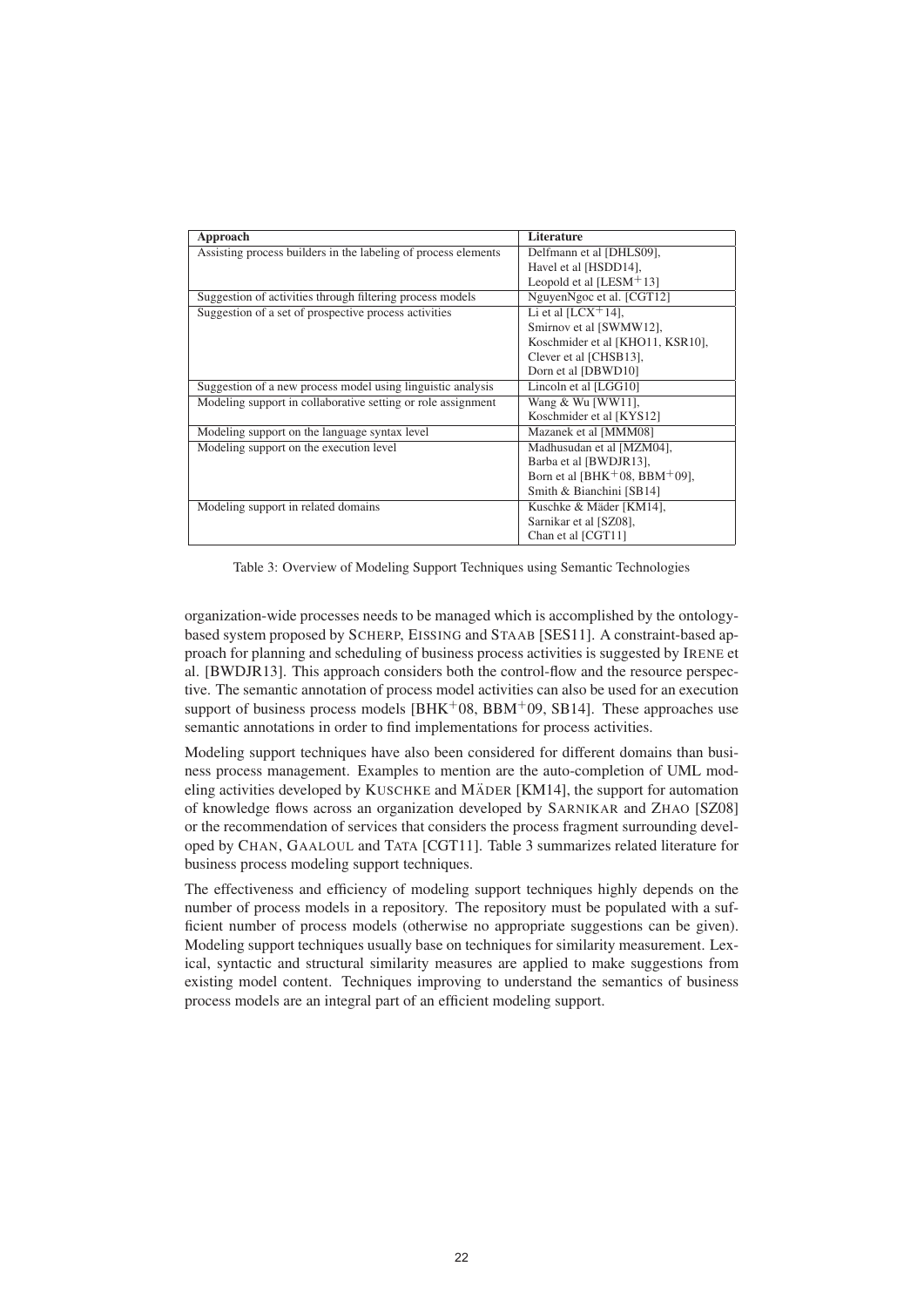#### 2.3 Correctness and Compliance Checking

There is a long tradition in checking technical properties of business process models, such as the absence of deadlocks or the possibility to complete. In contrast, semantic compliance checking deals with the question whether the right process activities are executed in the right order and according to giving constraints on aspects such as timing, resource usage, data flow, security, or law in general. This means that process models or their execution logs are validated with respect to a set of rules, which can stem from laws, standards and regulations, from business contracts, or from process specifications [GMS06]. First papers on this topic were published at the end of the 90s (e.g [WWD+97, JMMS98]). In recent years, the process modeling community developed several approaches on checking process models against business process weaknesses and compliance with law and internal regulations. For sake of brevity, we do not name every approach here, but refer to recent literature surveys instead that are provided by AWAD [Awa10], BECKER et al. [BDES12] and FELLMANN and ZASADA [FZ14]. Corresponding approaches have in common that, based on a specification defining the structural and semantic properties of a weakness or compliance violation, process models are searched for occurrences of such a specification. If an occurrence is detected, this can show a flaw in the process, in the process model or in the specification. Formalisms for defining the specification are usually rooted in temporal logic or algorithmic graph theory, which restrains the comprehensibility of the specification for non-experts. Therefore, scholars developed specification formalisms based on patterns [SACO02, RFA12, TEvdHP12, DSDB15]. Declarative modeling approaches such as DECSERFLOW have been used as a graphical language for specifying constraints in a similar manner [MTA+08]. Related tools allow to create a model and to specify constraints by means of patterns or a graphical language. They either identify single problems by showing a counterexample in the model [LKRM<sup>+</sup>10, ASW09], or they highlight *every* occurrence of a potential problem in a process model  $[BDD+14]$ . In a similar way, process logs can be processed in order to locate compliance problems in executed model instances.

Special aspects of compliance (such as timing or security) have been considered in specialized tools. All approaches discussed so far consider the formal semantics of a diagram. For example, in order to verify whether for each execution of a process activity A is always followed by activity B, it is necessary to analyze the decisions in a model (where one of several alternatives can be chosen).

More sophisticated analysis is possible if the lexical semantics (i.e., the text of the labels of the modeling elements, in particular the activity labels) is taken into account. For example, both the activities *pay by cheque* and *pay by credit card* have in common that a certain state (*paid*) is reached. It is notable that hardly any existing compliance checking approach explicitly makes use of such lexical semantics processing. This is surprising, as semantic compliance checking nearly always has to take the labels of model elements into account. These can be ambiguous whenever standardization of lexical semantics is absent. Hence, compliance analysis results, regardless of which checking technique was used, can become useless. Most of the mentioned approaches apply simple string comparison or even do not make any statement to this end. Only few approaches address the problem of semantic ambiguity by utilizing predefined sets of possible labels (e.g. [MW06, Neo]).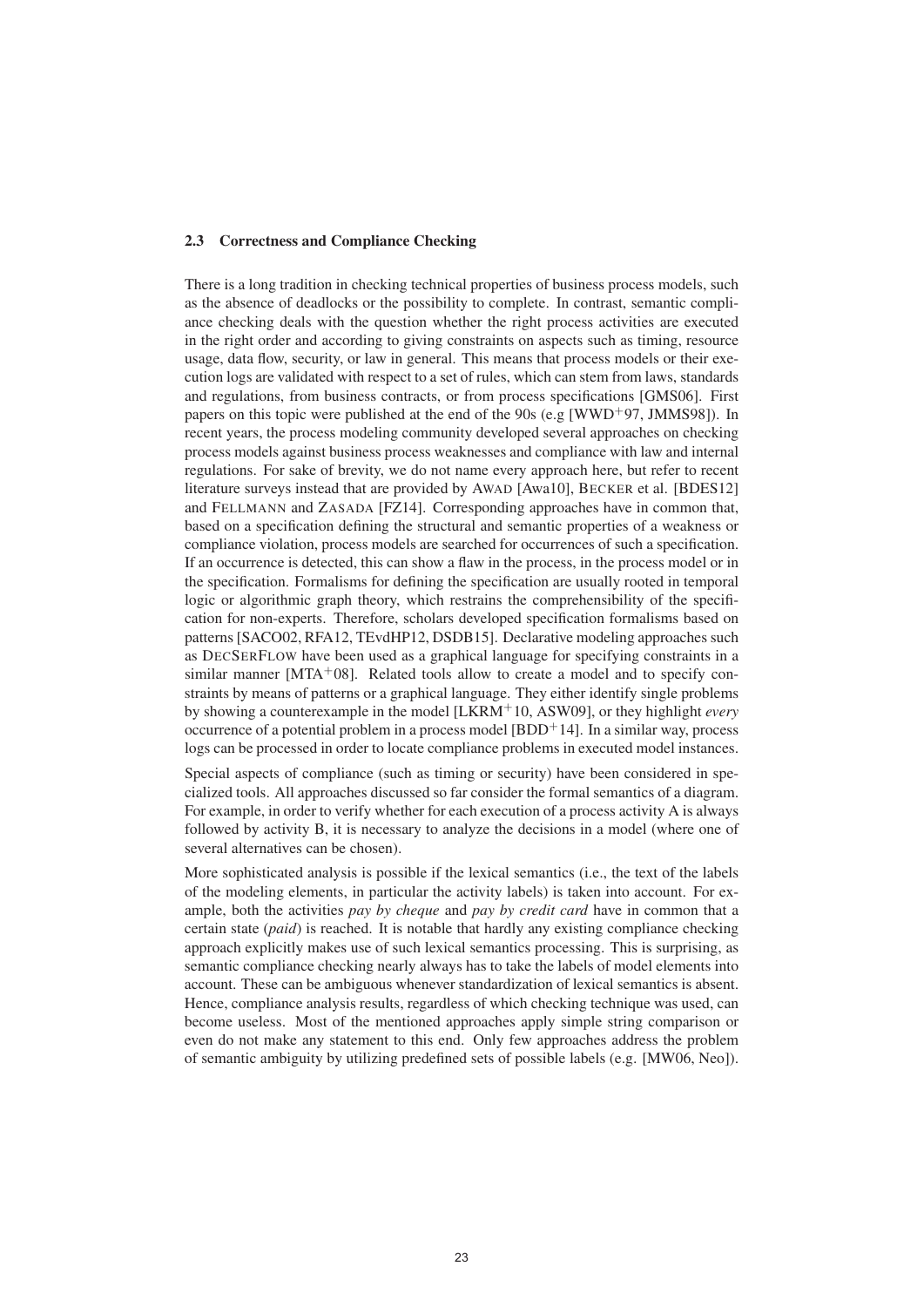| Approach                                  | Literature                                    |
|-------------------------------------------|-----------------------------------------------|
| Formal methods for compliance checking    | see surveys in [Awa10, BDES12, FZ14]          |
| Patterns for specifying compliance rules  | Smith et al. [SACO02],                        |
|                                           | Ramezani, Fahland, and van der Aalst [RFA12], |
|                                           | Turetken et al. [TEvdHP12]                    |
| Weaknesses patterns                       | Becker et al. $[BBR+10]$ ,                    |
|                                           | Becker et al. [BBBR12],                       |
|                                           | Bergener [Ber13]                              |
| Model query languages                     | see discussion of related work in [DSDB15]    |
| Compliance for families of process models | Simidchieva and Osterweil [SO14]              |

Table 4: Range of Compliance Approaches

In this context, we see research potential concerning the processing of lexical semantics through compliance checking approaches in the near future. Here, approaches on lexical processing in conceptual models reusing concepts from computational linguistics could serve as a starting point (e.g., [BSPW08, SNEC07, DHL09]). Alternatively, approaches fixing the semantics of model elements through annotating ontologies could be reused (e.g., [Fel13]).

The key idea for including lexical semantics in compliance checking is to map the occurrence of events to states (e.g., [DLRvL09]). These facts (e.g., the state *paid* is a consequence of the execution of *pay by cheque*) need to be modeled as additional semantic annotations to process models. Formal ontologies have already been used for this purpose (e.g., [WHM10, FGR+09, GHSW08, FTB11]). Annotated models can be validated with respect to an ontology, which explains the meaning of the labels in the model. The fact that the ontology has to be modeled in addition to the diagram depicting the process obviously makes modeling more complex. Alternatively, natural language processing approaches can be exploited for reasoning about the meaning of element labels and for detecting modeling problems [HF12, GL11]. We see considerable research potential of involving lexical semantics processing into compliance checking while keeping the ease of use of the corresponding modeling method at the same time.

Table 4 summarizes the literature on compliance checking. Because of the large number of publications, we selected mainly sources that summarize the relating work.

# 3 Conclusion

In the first part of the paper, we focused on approaches making use of semantic technologies in the area of model similarity and matching, modeling support as well as on correctness and compliance checking. What we see in these areas is that a wide range of semantic technologies and techniques is in use. Although specialized approaches are developed inside the BPM research community, many approaches leverage technologies that originate from other research communities. Examples of these communities are natural language processing, recommender systems, software engineering and database technology. In order to avoid the situation that these communities and their advancements are disconnected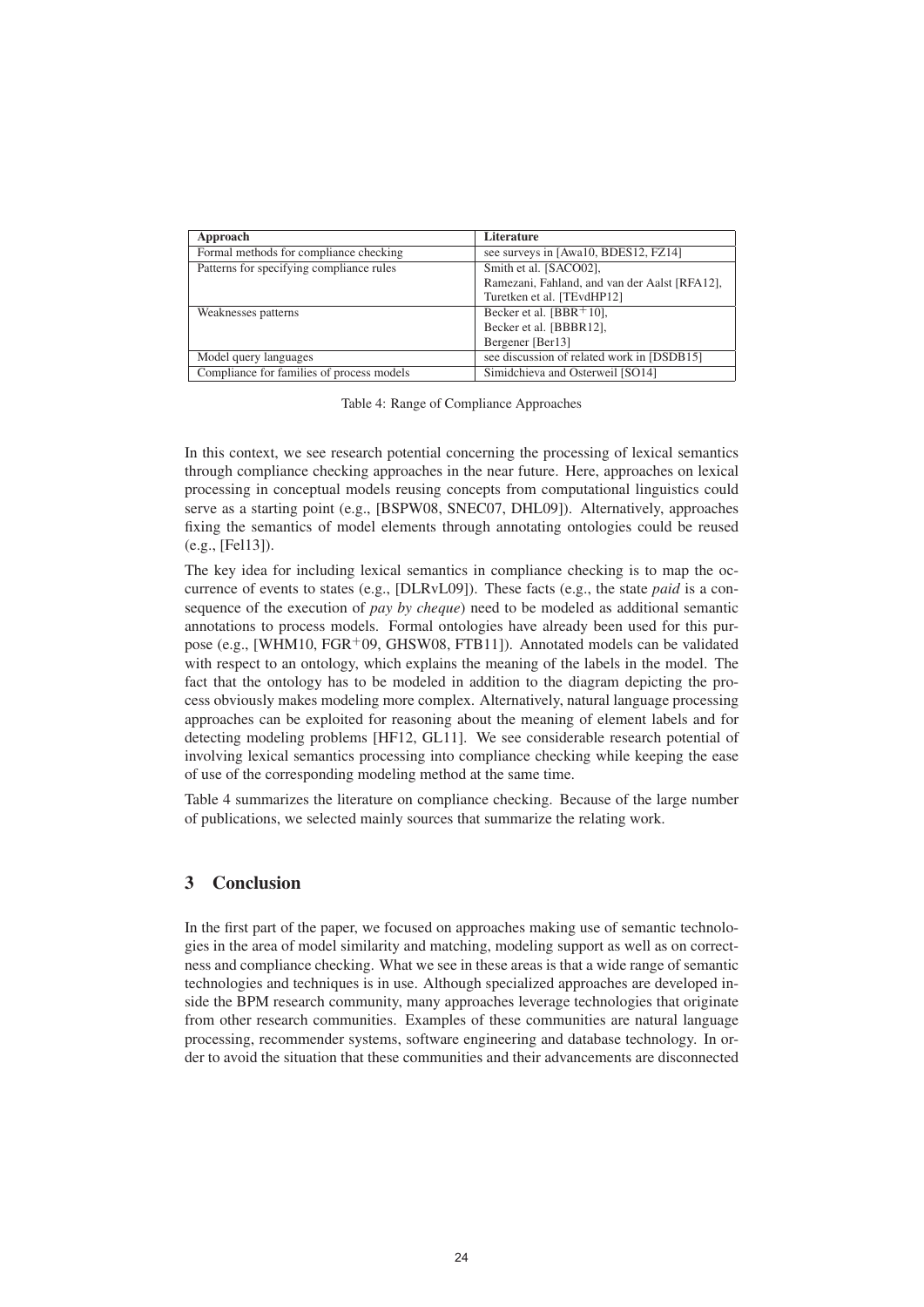to the BPM community, it would be beneficial to create a catalog of semantic technologies relevant for BPM. This catalog may contain knowledge regarding the application of the technologies in BPM settings and hence may serve to bridge the gap between the BPM community and other research communities engaged with semantic technologies.

In the second part of the paper, we will focus on the extraction and usage of domain patterns intended to support modeling and to foster the reuse of model content as well as on techniques to automatic model elicitation and documentation. The second part will appear in a future issue of the EMISA FORUM.

Acknowledgment. The authors would like to thank DIRK FAHLAND (TU/e University of Technology) and ANSGAR SCHERP (Kiel University) for their input and comments.

## References

| [ASW09] | Ahmed Awad, Sergey Smirnov, and Mathias Weske. Resolution of Compliance Vi-        |
|---------|------------------------------------------------------------------------------------|
|         | olation in Business Process Models: A Planning-Based Approach. In Robert Meers-    |
|         | man, Tharam Dillon, and Pilar Herrero, editors, On the Move to Meaningful Internet |
|         | <i>Systems: OTM 2009, volume 5870 of Lecture Notes in Computer Science, pages</i>  |
|         | 6–23. Springer Berlin Heidelberg, 2009.                                            |
|         |                                                                                    |

- [Awa10] Ahmed Mahmoud Hany Aly Awad. *A compliance management framework for business process models*. PhD thesis, Mathematisch-Naturwissenschaftliche Fakultät, University of Potsdam, 2010.
- [BBBR12] J. Becker, Philipp Bergener, Dominic Breuker, and Michael Räckers. An Empirical Assessment of the Usefulness of Weakness Patterns in Business Process Redesign. In *20th European Conference on Information Systems (ECIS)*, 2012.
- [BBM<sup>+</sup>09] Matthias Born, Christian Brelage, Ivan Markovic, Daniel Pfeiffer, and Ingo Weber. Auto-completion for Executable Business Process Models. In Danilo Ardagna, Massimo Mecella, and Jian Yang, editors, *Business Process Management Workshops*, volume 17 of *Lecture Notes in Business Information Processing*, pages 510–515. Springer Berlin Heidelberg, 2009.
- $[BBR<sup>+</sup>10]$  Jörg Becker, Philipp Bergener, Michael Räckers, Burkhard Weiß, and Axel Winkelmann. Pattern-Based Semi-Automatic Analysis of Weaknesses in Semantic Business Process Models in the Banking Sector. In *18th European Conference on Information Systems (ECIS)*, 2010.
- [BDD<sup>+</sup>14] Jörg Becker, Patrick Delfmann, Hanns-Alexander Dietrich, Matthias Steinhorst, and Mathias Eggert. Business Process Compliance Checking — Applying and Evaluating a Generic Pattern Matching Approach for Conceptual Models in the Financial Sector. *Information Systems Frontiers*, forthcoming, 2014. Publication status: Accepted.
- [BDES12] Jörg Becker, Patrick Delfmann, Mathias Eggert, and Sebastian Schwittay. Generalizability and Applicability of Model-Based Business Process Compliance-Checking Approaches – A State-of-the-Art Analysis and Research Roadmap. *BuR-Business Research*, 5(2):221–247, 2012.
- [Ber13] Philipp Bergener. Pattern-based Process Weakness Analysis for Public Administrations. In *GI-Jahrestagung*, pages 610–620, 2013.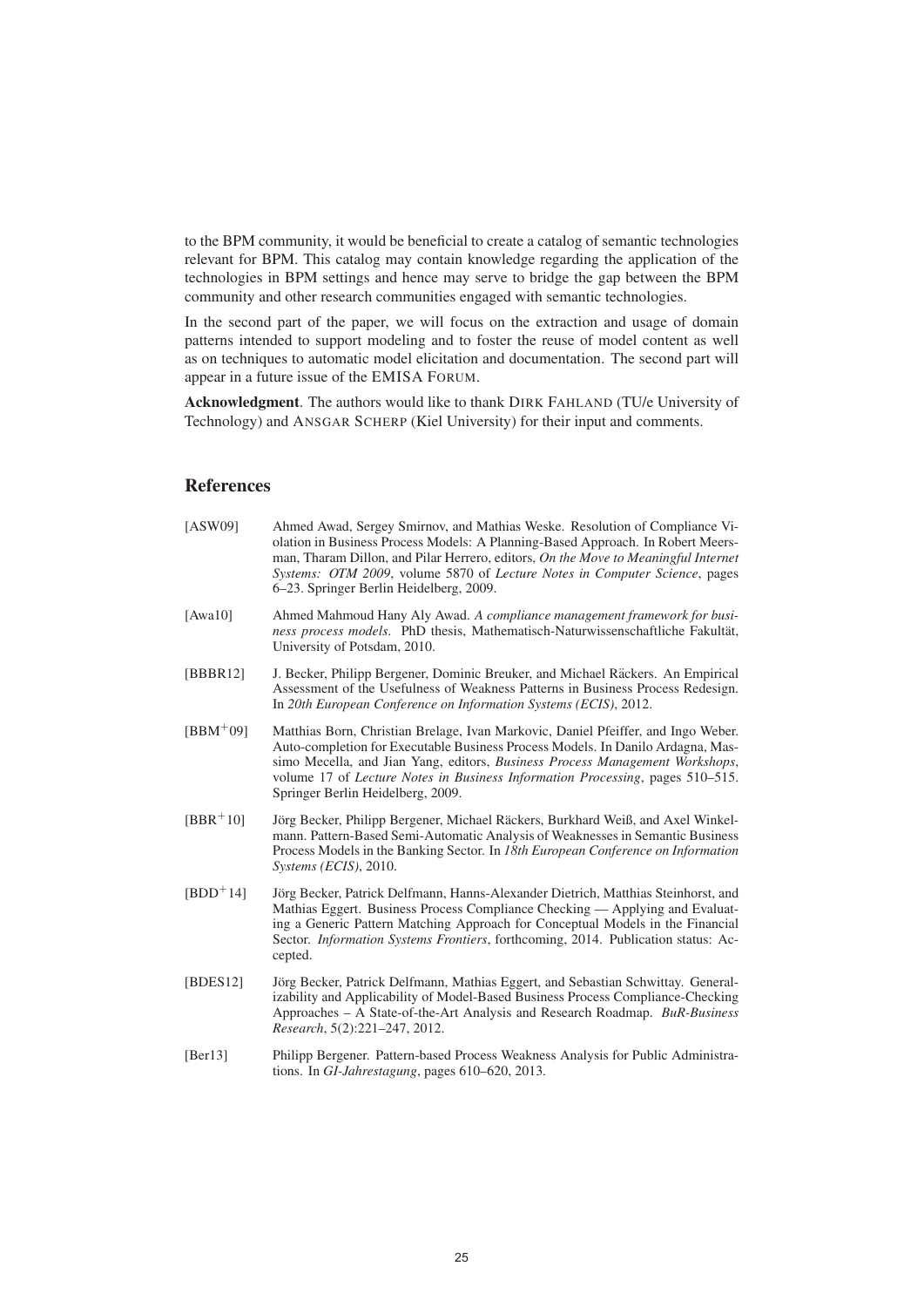- [BHK<sup>+</sup>08] Matthias Born, Jörg Hoffmann, Tomasz Kaczmarek, Marek Kowalkiewicz, Ivan Markovic, James Scicluna, Ingo Weber, and Xuan Zhou. Semantic Annotation and Composition of Business Processes with Maestro. In Sean Bechhofer, Manfred Hauswirth, Jörg Hoffmann, and Manolis Koubarakis, editors, *The Semantic Web: Research and Applications*, volume 5021 of *Lecture Notes in Computer Science*, pages 772–776. Springer Berlin Heidelberg, 2008.
- [BRD<sup>+</sup>11] V. Richard Benjamins, Mark Radoff, Mike Davis, Mark Greaves, Rose Lockwood, and Jesús Contreras. Semantic Technology Adoption: A Business Perspective. In John Domingue, Dieter Fensel, and James A. Hendler, editors, *Handbook of Semantic Web Technologies*, pages 619–657. Springer Berlin Heidelberg, 2011.
- [BSPW08] Andreas Bögl, Michael Schrefl, Gustav Pomberger, and Norbert Weber. Semantic Annotation of EPC Models in Engineering Domains to Facilitate an Automated Identification of Common Modelling Practices. In *10th International Conference on Enterprise Information Systems (ICEIS)*, volume 19 of *Lecture Notes in Business Information Processing*, pages 155–171. Springer Berlin Heidelberg, 2008.
- [BWDJR13] Irene Barba, Barbara Weber, Carmelo Del Valle, and Andrés Jiménez-Ramírez. User recommendations for the optimized execution of business processes. *Data & Knowledge Engineering*, 86:61–84, 2013.
- [CDD<sup>+</sup>13] Ugur Cayoglu, Remco Dijkman, Marlon Dumas, Peter Fettke, Luciano Garcıa-Banuelos, Philip Hake, Christopher Klinkmüller, Henrik Leopold, André Ludwig, Peter Loos, et al. The Process Model Matching Contest 2013. In *4th International Workshop on Process Model Collections: Management and Reuse (PMC-MR'13)*. Citeseer, 2013.
- [CGT11] Nguyen Ngoc Chan, Walid Gaaloul, and Samir Tata. Context-Based Service Recommendation for Assisting Business Process Design. In Christian Huemer and Thomas Setzer, editors, *E-Commerce and Web Technologies*, volume 85 of *Lecture Notes in Business Information Processing*, pages 39–51. Springer Berlin Heidelberg, 2011.
- [CGT12] Nguyen Ngoc Chan, Walid Gaaloul, and Samir Tata. Assisting Business Process Design by Activity Neighborhood Context Matching. In Chengfei Liu, Heiko Ludwig, Farouk Toumani, and Qi Yu, editors, *Service-Oriented Computing*, volume 7636 of *Lecture Notes in Computer Science*, pages 541–549. Springer Berlin Heidelberg, 2012.
- [CHSB13] Nico Clever, Justus Holler, Maria Shitkova, and Jörg Becker. Towards Auto-Suggested Process Modeling - Prototypical Development of an Auto-Suggest Component for Process Modeling Tools. In Reinhard Jung and Manfred Reichert, editors, *5th International Workshop on Enterprise Modelling and Information Systems Architectures (EMISA)*, Lecture Notes in Informatics (LNI), pages 133–145, 2013. Publication status: Published.
- [COSU13] Ugur Cayoglu, Andreas Oberweis, Andreas Schoknecht, and Meike Ullrich. Triple-S: A Matching Approach for Petri Nets on Syntactic, Semantic and Structural level. 2013.
- [DBWD10] Christoph Dorn, Thomas Burkhart, Dirk Werth, and Schahram Dustdar. Selfadjusting Recommendations for People-Driven Ad-Hoc Processes. In Richard Hull, Jan Mendling, and Stefan Tai, editors, *Business Process Management*, volume 6336 of *Lecture Notes in Computer Science*, pages 327–342. Springer Berlin Heidelberg, 2010.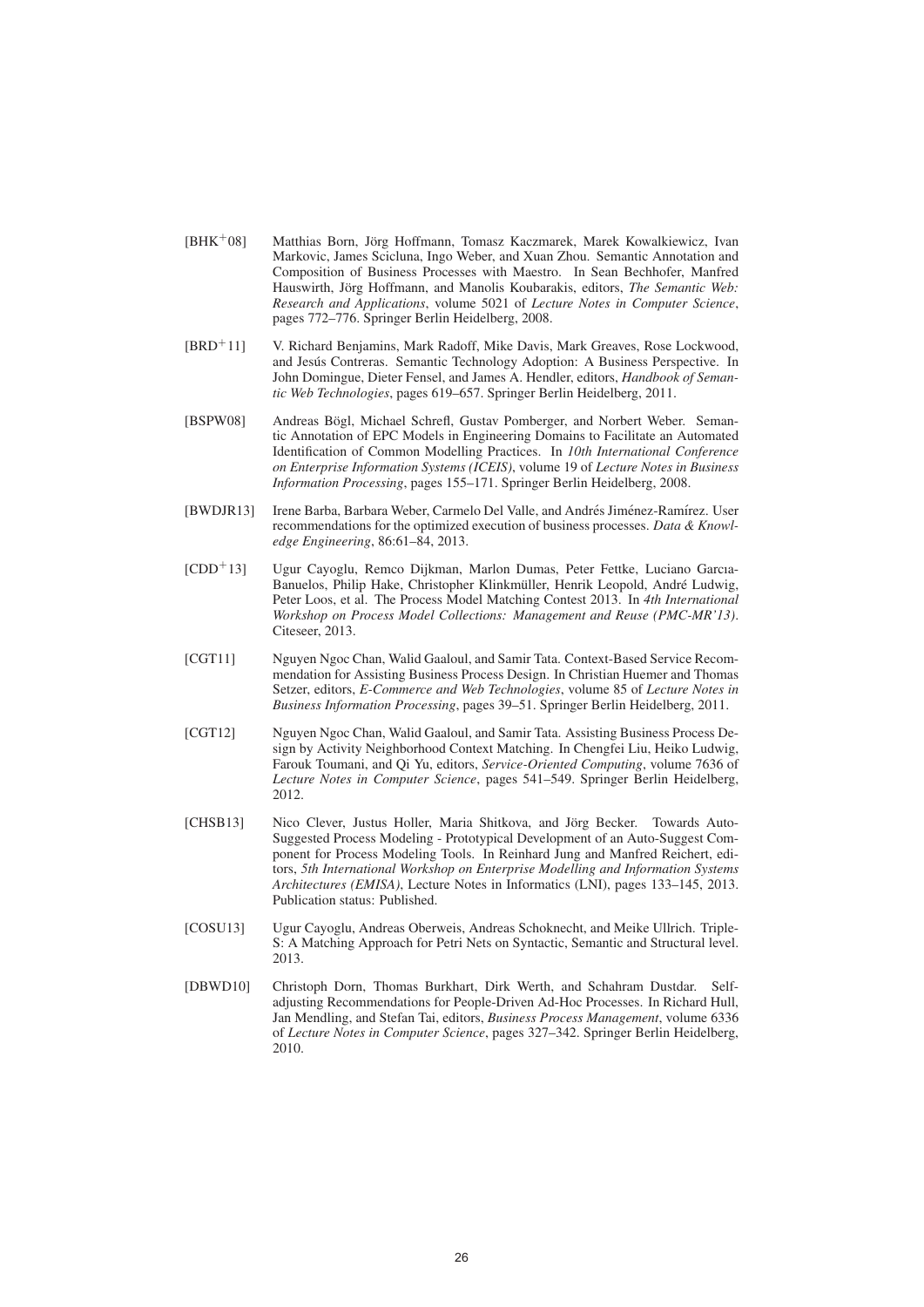- [DDM08] Boudewijn F. van Dongen, Remco M. Dijkman, and Jan Mendling. Measuring Similarity between Business Process Models. In Zohra Bellahsène and Michel Léonard, editors, *20th International Conference on Advanced Information Systems Engineering (CAiSE)*, volume 5074 of *Lecture Notes in Computer Science (LNCS)*, pages 450–464. Springer Berlin Heidelberg, 2008.
- [DDv<sup>+</sup>11] Remco Dijkman, Marlon Dumas, Boudewijn van Dongen, Reina Käärik, and Jan Mendling. Similarity of business process models: Metrics and evaluation. *Information Systems*, 36(2):498–516, 2011.
- [DFH11] John Domingue, Dieter Fensel, and James A. Hendler. Introduction to the Semantic Web Technologies. In John Domingue, Dieter Fensel, and James A. Hendler, editors, *Handbook of Semantic Web Technologies*, pages 1–41. Springer Berlin Heidelberg, January 2011.
- [DHL09] Patrick Delfmann, Sebastian Herwig, and Lukasz Lis. Unified enterprise knowledge representation with conceptual models - Capturing corporate language in naming conventions. *International Conference on Information Systems (ICIS)*, page 45, 2009.
- [DHLS09] Patrick Delfmann, Sebastian Herwig, Lukasz Lis, and Armin Stein. Supporting Distributed Conceptual Modelling through Naming Conventions - A Tool-based Linguistic Approach. *Enterprise Modelling and Information Systems Architectures*,  $4(2):3-19,2009.$
- [DLRvL09] Christophe Damas, Bernard Lambeau, Francois Roucoux, and Axel van Lamsweerde. Analyzing critical process models through behavior model synthesis. In *IEEE 31st International Conference on Software Engineering (ICSE)*, pages 441– 451, 2009.
- [DSDB15] Patrick Delfmann, Matthias Steinhorst, Hanns-Alexander Dietrich, and Jörg Becker. The Generic Model Query Language GMQL — Conceptual Specification, Implementation, and Runtime Evaluation. *Information Systems*, 47(1):129–177, 2015. Publication status: Published.
- [EKO07] M. Ehrig, A. Koschmider, and A. Oberweis. Measuring Similarity between Semantic Business Process Models. In *4th Asia-Pacific conference on Conceptual modelling*, volume 67, pages 71–80. Australian Computer Science Communications, 2007.
- [Fel13] Michael Fellmann. *Semantic Process Engineering : Konzeption und Realisierung eines Werkzeugs zur semantischen Prozessmodellierung.* Dissertation, Universitat¨ Osnabrück, 2013.
- [FGR<sup>+</sup>09] Chiara Francescomarino, Chiara Ghidini, Marco Rospocher, Luciano Serafini, and Paolo Tonella. Semantically-Aided Business Process Modeling. In *The Semantic Web - ISWC 2009*, volume 5823 of *Lecture Notes in Computer Science*, pages 114– 129. Springer Berlin Heidelberg, 2009.
- [FR12] Janina Fengel and Kerstin Reinking. Sprachbezogener Abgleich der Fachsemantik in heterogenen Geschäftsprozessmodellen. In Elmar J. Sinz and Andy Schürr, editors, *Modellierung*, volume 201 of *Lecture Notes in Informatics (LNI)*, pages 43–58. Gesellschaft für Informatik (GI), 2012.
- [FTB11] Michael Fellmann, Oliver Thomas, and Bastian Busch. A Query-driven Approach for Checking the Semantic Correctness of Ontology-based Process Representations. In *14th International Conference on Business Information Systems (BIS)*, pages 62– 73, 2011.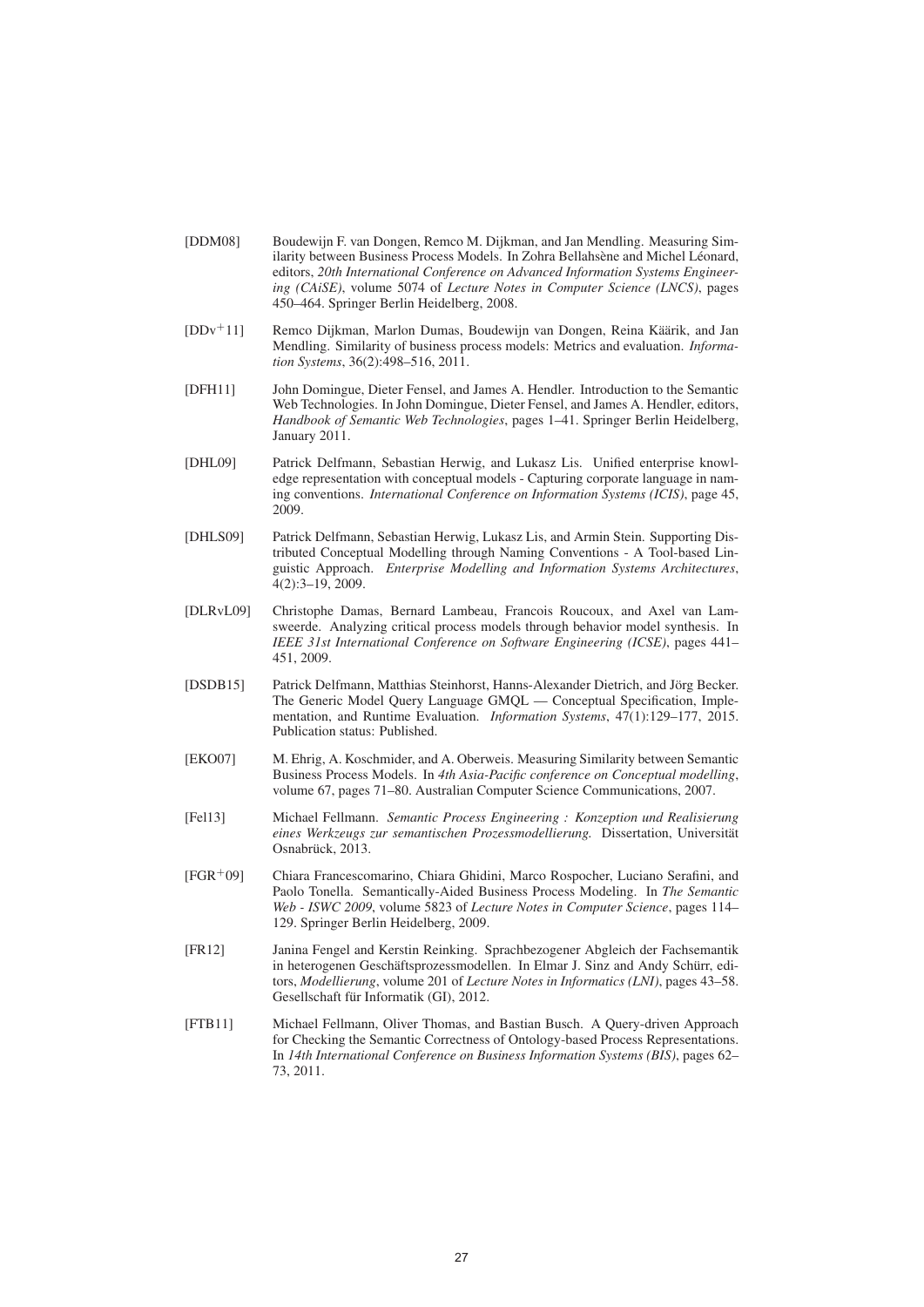- [FZ14] Michael Fellmann and Andrea Zasada. State-of-the-art of Business Process Compliance Approaches. In *Proceedings of the 22nd European Conference on Information Systems, June 9-11, Tel Aviv, Israel*, page 17 pages, 2014.
- [GAVS11] Stephan Grimm, Dr Andreas Abecker, Johanna Völker, and Rudi Studer. Ontologies and the Semantic Web. In John Domingue, Dieter Fensel, and James A. Hendler, editors, *Handbook of Semantic Web Technologies*, pages 507–579. Springer Berlin Heidelberg, January 2011.
- [GCBG10] Daniela Grigori, Juan Carlos Corrales, Mokrane Bouzeghoub, and Ahmed Gater. Ranking BPEL Processes for Service Discovery. *IEEE Transactions on Services Computing*, 3(3):178–192, 2010.
- [GDP09] Veronica Gacitua-Decar and Claus Pahl. Automatic Business Process Pattern Matching for Enterprise Services Design. In *2009 IEEE World Congress on Services, Part II (SERVICES II)*, pages 111–118. IEEE Computer Society, 2009.
- [GGH<sup>+</sup>11] Ahmed Gater, Daniela Grigori, Mohammed Haddad, Mokrane Bouzeghoub, and Hamamache Kheddouci. A Summary-Based Approach for Enhancing Process Model Matchmaking. In *2011 IEEE International Conference on Service-Oriented Computing and Applications (SOCA)*, pages 1–8, 2011.
- [GHSW08] Guido Governatori, Jörg Hoffmann, Shazia Wasim Sadiq, and Ingo Weber. Detecting Regulatory Compliance for Business Process Models through Semantic Annotations. In *Business Process Management Workshops*, pages 5–17, 2008.
- [GL11] Volker Gruhn and Ralf Laue. Detecting Common Errors in Event-Driven Process Chains by Label Analysis. *Enterprise Modelling and Information Systems Architectures*, 6(1):3–15, 2011.
- [GMS06] Guido Governatori, Zoran Milosevic, and Shazia Sadiq. Compliance checking between business processes and business contracts. In *Enterprise Distributed Object Computing Conference, 2006. EDOC'06. 10th IEEE International*, pages 221–232. IEEE, 2006.
- [HF12] Bernhard G. Humm and Janina Fengel. Assessing Semantic Consistency of Business Process Models. *World Academy of Science, Engineering & Technology*, 6(6):299– 304, 2012.
- [HSDD14] Jean-Marie Havel, Matthias Steinhorst, Hanns-Alexander Dietrich, and Patrick Delfmann. Supporting Terminological Standardization in Conceptual Models - A Plugin for a Meta-Modelling Tool. In *22nd European Conference on Information Systems (ECIS)*, 2014.
- [JMMS98] Wil Janssen, Radu Mateescu, Sjouke Mauw, and Jan Springintveld. Verifying Business Processes using SPIN. In *4th International SPIN Workshop*, pages 21–36, 1998.
- [KHO11] Agnes Koschmider, Thomas Hornung, and Andreas Oberweis. Recommendationbased editor for business process modeling. *Data & Knowledge Engineering*, 70(6):483–503, 2011.
- [KK02] Dimitris Karagiannis and Harald Kühn. Metamodelling platforms. In K. Bauknecht, A.M. Tjoa, and G. Quirchmayr, editors, *EC-Web 2002*, volume 2455 of *LNCS*, page 182. Springer Heidelberg, 2002.
- [KM14] Tobias Kuschke and Patrick Mäder. Pattern-based Auto-completion of UML Modeling Activities. In *29th ACM/IEEE International Conference on Automated Software Engineering*, ASE '14, pages 551–556. ACM, 2014.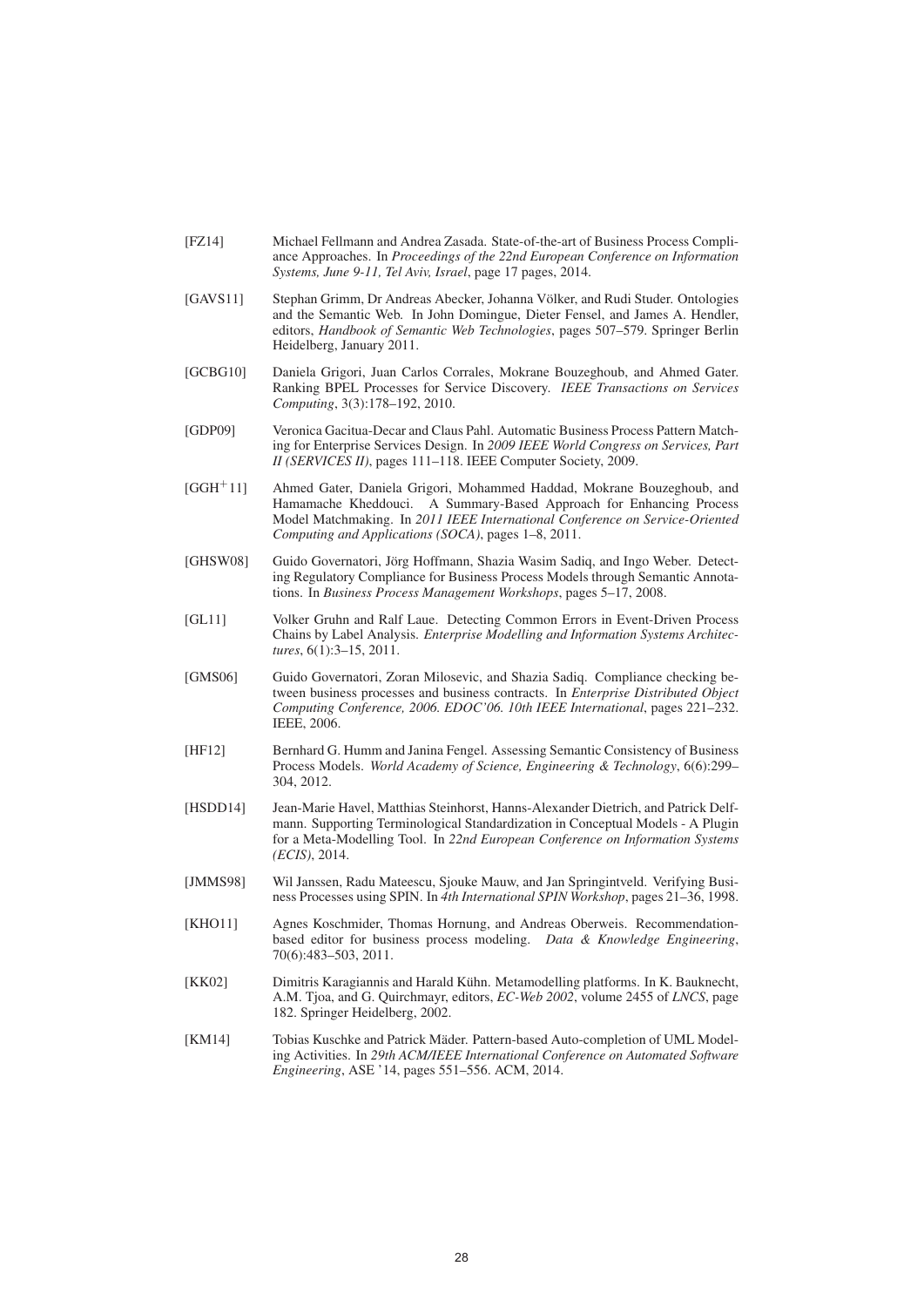- [KSR10] Agnes Koschmider, Minseok Song, and Hajo A. Reijers. Social software for business process modeling. *Journal of Information Technology*, 25(3):308–322, 2010.
- [KYS12] Agnes Koschmider, Liu Yingbo, and Thomas Schuster. Role Assignment in Business Process Models. In Florian Daniel, Kamel Barkaoui, and Schahram Dustdar, editors, *Business Process Management Workshops*, volume 99 of *Lecture Notes in Business Information Processing*, pages 37–49. Springer Berlin Heidelberg, 2012.
- [LCX<sup>+</sup>14] Ying Li, Bin Cao, Lida Xu, Jianwei Yin, Shuiguang Deng, Yuyu Yin, and Zhaohui Wu. An Efficient Recommendation Method for Improving Business Process Modeling. *IEEE Transactions on Industrial Informatics*, 10(1):502–513, 2014.
- [LESM<sup>+</sup>13] Henrik Leopold, Rami-Habib Eid-Sabbagh, Jan Mendling, Leonardo Guerreiro Azevedo, and Fernanda Araujo Baião. Detection of naming convention violations in process models for different languages. *Decision Support Systems*, 56(0):310–325, 2013.
- [LGG10] Maya Lincoln, Mati Golani, and Avigdor Gal. Machine-Assisted Design of Business Process Models Using Descriptor Space Analysis. In Richard Hull, Jan Mendling, and Stefan Tai, editors, *Business Process Management*, volume 6336 of *Lecture Notes in Computer Science*, pages 128–144. Springer Berlin Heidelberg, 2010.
- [LKRM<sup>+</sup>10] Linh Thao Ly, David Knuplesch, Stefanie Rinderle-Ma, Kevin Göser, Holger Pfeifer, Manfred Reichert, and Peter Dadam. SeaFlows Toolset - Compliance Verification Made Easy for Process-Aware Information Systems. In *CAiSE Forum*, pages 76–91, 2010.
- [LNW<sup>+</sup>12] Henrik Leopold, Mathias Niepert, Matthias Weidlich, Jan Mendling, Remco Dijkman, and Heiner Stuckenschmidt. Probabilistic optimization of semantic process model matching. In *Business Process Management*, pages 319–334. Springer, 2012.
- [LSS94] Odd Ivar Lindland, Guttorm Sindre, and Arne Sølvberg. Understanding quality in conceptual modeling. *Software, IEEE*, 11(2):42–49, 1994.
- [MMM08] S. Mazanek, S. Maier, and M. Minas. Auto-completion for diagram editors based on graph grammars. In *IEEE Symposium on Visual Languages and Human-Centric Computing (VL/HCC)*, pages 242–245, 2008.
- [Moo98] Daniel L. Moody. Metrics for Evaluating the Quality of Entity Relationship Models. In Tok-Wang Ling, Sudha Ram, and Mong Li Lee, editors, *Conceptual Modeling*, volume 1507 of *Lecture Notes in Computer Science*, pages 211–225. Springer Berlin Heidelberg, 1998.
- [MTA<sup>+</sup>08] Marco Montali, Paolo Torroni, Marco Alberti, Federico Chesani, Marco Gavanelli, Evelina Lamma, and Paola Mello. Verification from Declarative Specifications Using Logic Programming. In *ICLP*, pages 440–454, 2008.
- [MW06] Bendick Mahleko and Andreas Wombacher. Indexing business processes based on annotated finite state automata. In *Web Services, 2006. ICWS'06. International Conference on*, pages 303–311. IEEE, 2006.
- [MZM04] Therani Madhusudan, J.Leon Zhao, and Byron Marshall. A case-based reasoning framework for workflow model management. *Data & Knowledge Engineering*, 50(1):87–115, 2004. Advances in business process management.
- [Neo] Neo4j. Cypher Query Language, http://neo4j.com/docs/stable/cypher-querylang.html.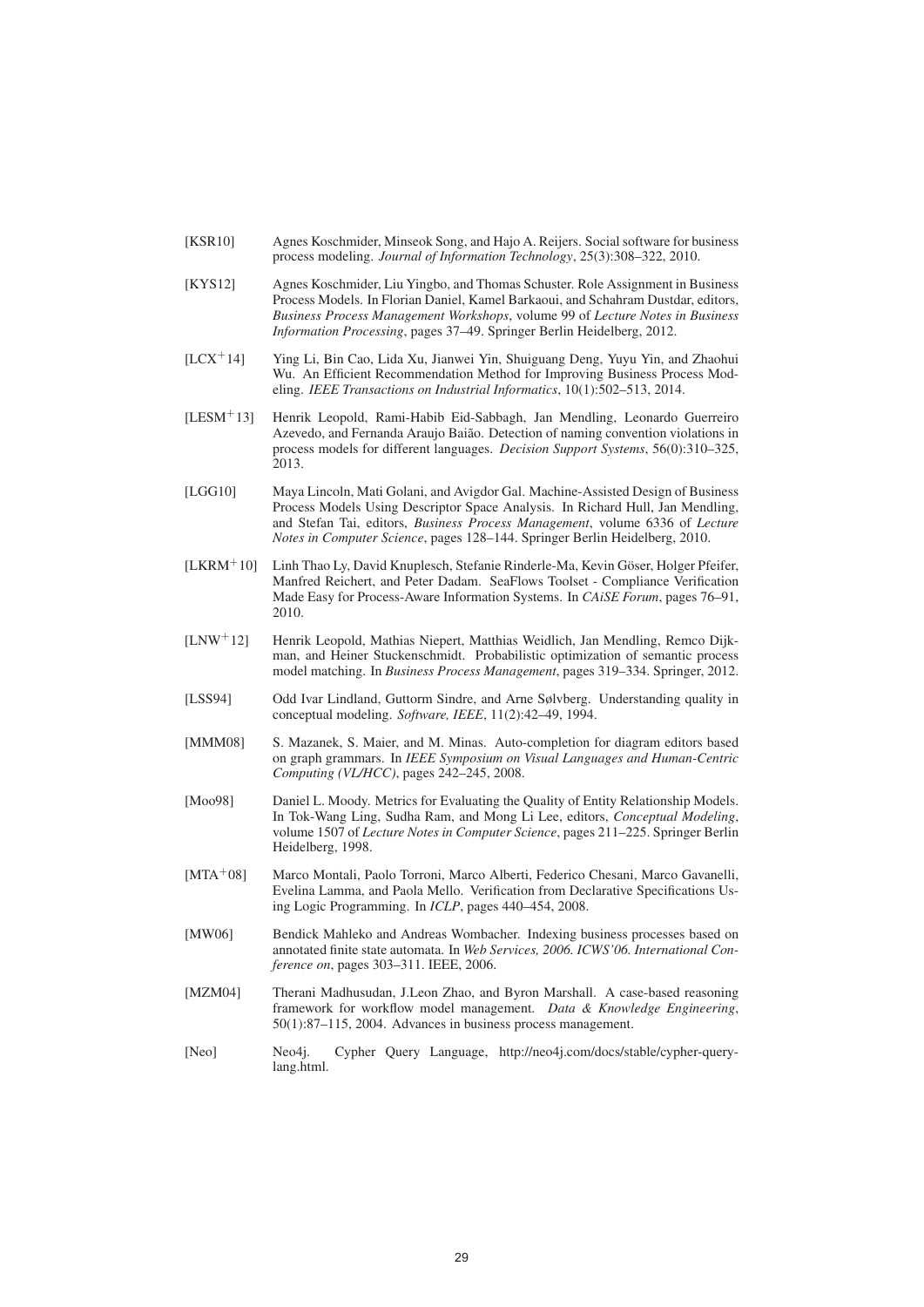- [NSSS12] Michael Niemann, Melanie Siebenhaar, Stefan Schulte, and Ralf Steinmetz. Comparison and retrieval of process models using related cluster pairs. *Computers in Industry*, 63(2):168–180, 2012.
- [NVCS11] Lyndon Nixon, Dr Raphael Volz, Fabio Ciravegna, and Rudi Studer. Future Trends. In John Domingue, Dieter Fensel, and James A. Hendler, editors, *Handbook of Semantic Web Technologies*, pages 581–618. Springer Berlin Heidelberg, January 2011.
- [Onla] Oxford Dictionary Online. Definition of "semantics".
- [Onlb] Oxford Dictionary Online. Definition of "technology".
- [RDUD13] Marcello La Rosa, Marlon Dumas, Reina Uba, and Remco M. Dijkman. Business Process Model Merging: An Approach to Business Process Consolidation. *ACM Transactions on Software Engineering and Methodology (TOSEM)*, 22(2):11:1– 11:42, 2013.
- [RFA12] Elham Ramezani, Dirk Fahland, and WilM.P. Aalst. Where Did I Misbehave? Diagnostic Information in Compliance Checking. In Alistair Barros, Avigdor Gal, and Ekkart Kindler, editors, *Business Process Management*, volume 7481 of *Lecture Notes in Computer Science*, pages 262–278. Springer Berlin Heidelberg, 2012.
- [SACO02] Rachel L. Smith, George S. Avrunin, Lori A. Clarke, and Leon J. Osterweil. PRO-PEL: an approach supporting property elucidation. In *ICSE*, pages 11–21, 2002.
- [SB14] Fabrizio Smith and Devis Bianchini. Selection, ranking and composition of semantically enriched business processes. *Computers in Industry*, 65(9):1253 – 1263, 2014. Special Issue on The Role of Ontologies in Future Web-based Industrial Enterprises.
- [SES11] Ansgar Scherp, Daniel Eißing, and Steffen Staab. struktA Pattern System for Integrating Individual and Organizational Knowledge Work. In Lora Aroyo, Chris Welty, Harith Alani, Jamie Taylor, Abraham Bernstein, Lalana Kagal, Natasha Noy, and Eva Blomqvist, editors, *The Semantic Web ISWC 2011*, volume 7031 of *Lecture Notes in Computer Science*, pages 569–584. Springer Berlin Heidelberg, 2011.
- [SNEC07] Mehrdad Sabetzadeh, Shiva Nejati, Steve Easterbrook, and Marsha Chechik. A relationship-driven framework for model merging. In *Proceedings of the International Workshop on Modeling in Software Engineering*. IEEE Computer Society, 2007.
- [SO14] Borislava I. Simidchieva and Leon J. Osterweil. Generation, composition, and verification of families of human-intensive systems. In *18th International Software Product Line Conference, SPLC '14*, pages 207–216. ACM, 2014.
- [SS05] York Sure and Rudi Studer. Semantic Web technologies for digital libraries. *Library Management*, 26(4/5):190–195, 2005.
- [SWMW12] Sergey Smirnov, Matthias Weidlich, Jan Mendling, and Mathias Weske. Action patterns in business process model repositories. *Computers in Industry*, 63(2):98– 111, 2012. Managing Large Collections of Business Process Models Managing Large Collections of Business Process Models.
- [SZ08] Surendra Sarnikar and J. Leon Zhao. Pattern-based knowledge workflow automation: concepts and issues. *Information Systems and e-Business Management*,  $6(4)$ :385–402, 2008.